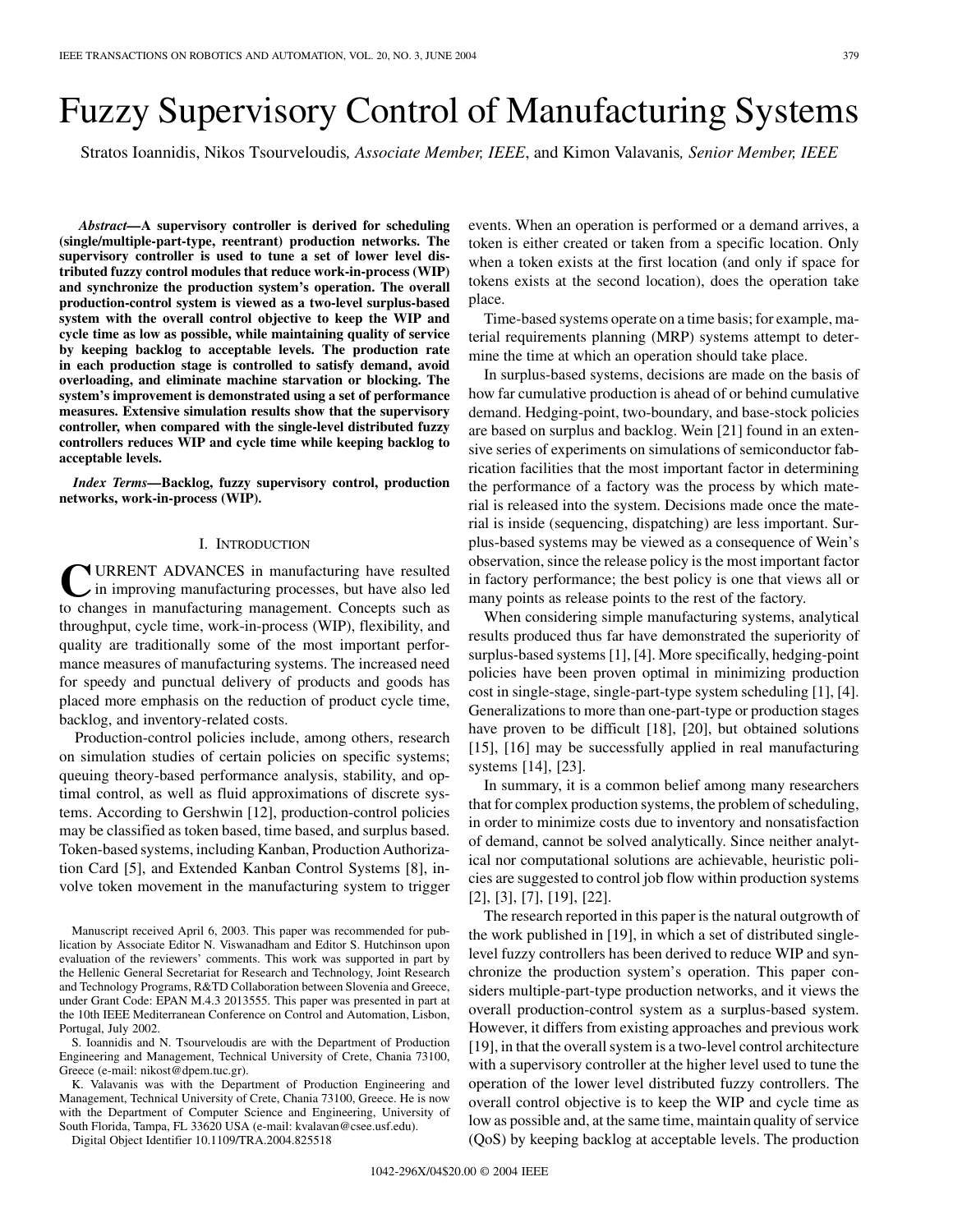rate in each production stage is controlled in a way that demand is satisfied, overloading of the production system is avoided, and the production system operation is synchronized to eliminate machine starvation or blocking.

The rest of the paper is organized as follows. Section II summarizes the architecture of the three production modules of the distributed fuzzy logic controllers, already published in [[19\]](#page-10-0). Section III describes the proposed fuzzy-logic-based supervisory controller architecture. Section IV includes simulation results along with comparisons between the single-level fuzzy distributed control approach and the proposed fuzzy supervisory method. A cost analysis of the proposed methodology is also presented in the same section. Contributions are summarized in Section V, and further research is outlined.

#### II. PRODUCTION-CONTROL MODULES

A production system is usually viewed as a network of machines/workstations and buffers. Items receive an operation at each machine and wait for the next operation in a buffer with finite capacity. Random machine breakdowns disturb the production process, and phenomena such as starvation and/or blocking may occur. Due to a failed machine with operational neighbors, the level of the downstream buffer decreases, while the level of the upstream buffer increases. If the repair time is large enough, the broken machine will either block the next station or starve the previous one. This adverse effect will propagate throughout the system.

The events that may occur in a production network include changes in buffer states and changes in machine states. Buffers may be full or empty while machines may be up (operating) or down (under repair). When a machine is up, it can be starved if one of the preceding buffers is empty. In this case, the machine is forced to stop producing (idle) until a part arrives at the empty buffer. Respectively, if a machine is up, it can be blocked if one of the succeeding buffers is full. Then, the machine is forced to be idle until the full buffer level is decreased. When a machine breaks down, preceding machines keep operating until one of their downstream buffers is filled. Similarly, succeeding machines continue processing until their upstream buffers become empty.

According to the production-floor modeling approach introduced and explained in [[19\]](#page-10-0), every manufacturing system may be decomposed into three basic modules: the line [Fig. 1(a)], assembly [Fig. 1(b)], and disassembly [Fig. 1(c)] module. The line module includes a machine  $M_i$ , which takes unfinished items from an upstream buffer  $B_{j,i}$  and after processing, sends them to a downstream buffer  $B_{i,l}$ . In the assembly operation, a machine  $M_i$  obtains two or more parts or subassemblies, following an assembly factor  $a_{i,i}$  (the number of items i needed to form a unit of the assembled item), from more than one upstream buffer  $B_{j,i}$ , brings them together to form a single unit, and sends it to a downstream buffer  $B_{i,l}$ , as shown in Fig. 1(b).

The disassembly operation involves a machine  $M_i$  taking unfinished single units from one upstream buffer  $B_{i,i}$ , separates them to two or more parts or subassemblies, following a disassembly factor  $\delta_{i,k}$  (the number of items i in which a unit of the disassembled item is decomposed), and sends them to down-



Fig. 1. (a) Line module. (b) Assembly module. (c) Disassembly module.

stream buffers  $B_{i,k}$ , as shown in Fig. 1(c). These modules, if connected to each other, may represent manufacturing networks of various layouts.

Each of the three modules may be implemented in terms of a fuzzy controller with input variables:

- buffer levels  $b_{ji}$  and  $b_{ik}$  of the upstream and downstream buffers;
- state  $s_i$  of machine  $M_i$ ;
- production surplus  $x_i$  of  $M_i$ , which is the difference between actual production and demand.

The output variable of every controller (or production module) is the processing rate  $r_i$  of each machine  $M_i$ . The buffer levels, surplus, and the processing rate of each machine take linguistic variations with certain membership functions. The machine state  $s_i$  is crisp and can be 1 (up) or 0 (down). The control objective in all cases is to meet demand and, at the same time, to keep WIP as low as possible. This is achieved by regulating the processing rate at every time instant, according to the following general rules.

- If the surplus level is satisfactory, then try to prevent starving or blocking by increasing or decreasing the production rate accordingly.
- If the surplus level is not satisfactory, meaning that is either too low or too high, then produce at maximum or zero rate, respectively.

A buffer tends to be empty when the upstream machine is either under repair or producing at a slower rate than the downstream machine. Similarly, a buffer tends to fill when the downstream machine is either under repair or producing at a slower rate than the upstream machine. The controllers keep buffers neither full nor empty regulating the machine rates. When a buffer tends to be full, the controller is increasing the rate of the downstream machine and decreasing the rate of the upstream machine. In the same way, when a buffer tends to be empty, the controller is increasing the rate of the upstream machine and decreasing the rate of the downstream machine. The information needed to synchronize the operation of the production network is transferred to each control module by the level change of each buffer. Every event occurring in the production network is affecting level of buffers close to the area of the event. In that way,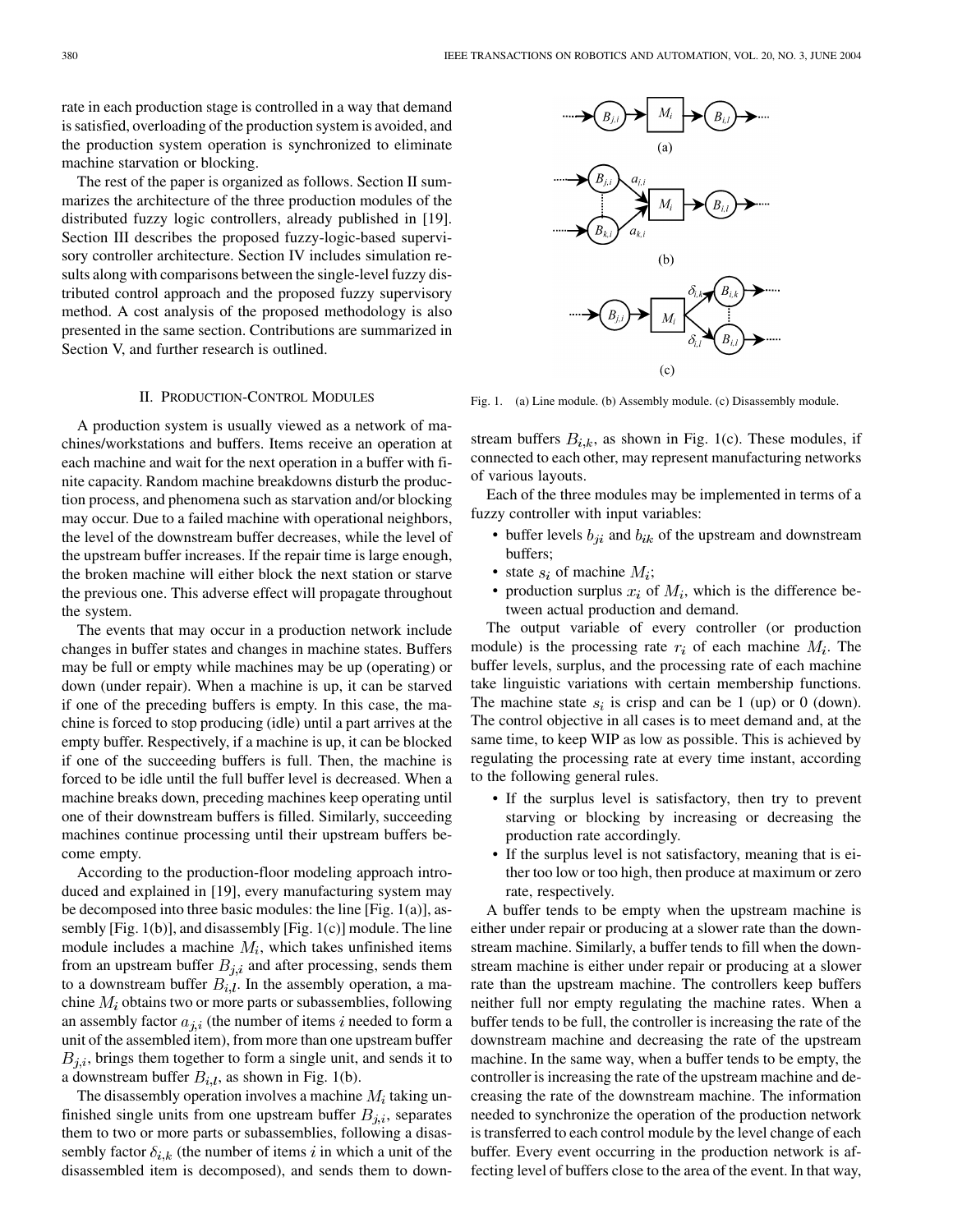the production system is operating at satisfactory rates while the WIP is kept at low levels.

In fuzzy controllers, the control policy is described by linguistic IF–THEN rules with appropriate mathematical meaning [\[10](#page-10-0)] (see also Appendix A). A rule antecedent (IF part) describes conditions under which the rule is applicable and forms the composition of the inputs. The consequent (THEN part) gives the response or conclusion that should be taken under these conditions. A two-input (antecedent) rule of the Mamdani type has the form [[10\]](#page-10-0), [[17\]](#page-10-0)

# IF  $X$  is  $A$  AND  $Y$  is  $B$ , THEN  $Z$  is  $C$

where  $X, Y$  are the input and Z is the output variable, and  $A, B$ , and  $C$  their linguistic variations, respectively, that are fuzzy sets with certain membership functions.

The inference procedure may be briefly described as follows. Let  $x^*, y^*$  be the numerical values of the input variables that are converted into fuzzy sets, with membership functions denoted by  $\mu_A(x^*)$  and  $\mu_B(y^*)$ . These functions are compared with fuzzy sets  $A$  and  $B$  (of the antecedent part) and determine the output value of the fuzzy set  $C$ . The outputs of the activated rules are aggregated, forming the value of the overall control output, which is then defuzzified into a crisp number  $C^*$ .

The *line-control module* contains rules of the following form:

IF 
$$
b_{j,i}
$$
 is  $LB^{(k)}$  AND  $b_{i,l}$  is  $LB^{(k)}$  AND  $s_i$  is  $LS_i^{(k)}$   
AND  $x_i$  is  $LK^{(k)}$ , THEN  $r_i$  is  $LR_i^{(k)}$  (1)

where k is the rule number  $(k = 1, ..., K), i$  is the number of machine or workstation,  $LB$  is a linguistic value of the variable *buffer level* with term set  $B = \{Empty, Almost Empty, OK, Almost Full, Full\}, s_i$ denotes the state of machine  $i$ , which can be either 1 (operative) or 0 (stopped), and consequently,  $S = \{0, 1\}$ . LX represents the value that surplus  $x$  takes, and it is chosen from the term set  $X = \{Negative, OK, Positive\}$ . The *production rate*  $r$  takes linguistic values  $LR$  from the term set  $R = \{Zero, Low, Almost Low, Normal, Almost High, High\}.$ 

Consider now that a machine is not stopped, and the actual buffer levels of the upstream and downstream buffers can be represented as  $b_{i,i}^*$  and  $b_{i,l}^*$  with membership functions  $\mu_B^*(b_{j,i})$ and  $\mu_B^*(b_{i,l})$ , respectively. The production surplus at a given time instant is denoted as  $x_i^*$  with membership function  $\mu_X^*(x_i)$ . The production rate  $r_i^*$ , the control action, at every time instant is given by

$$
r_i^* = \frac{\sum r_i \mu_R^*(r_i)}{\sum \mu_R^*(r_i)}\tag{2}
$$

where  $\mu_R^*(r_i)$  is the membership function of the aggregated production rate, which is given by

$$
\mu_R^*(r_i) = \max_{b_{j,i}, b_{i,l}, x_i} \min[\mu_{AND}^*(b_{j,i}, b_{i,l}, x_i), \mu_{FR^{(k)}}(b_{j,i}, b_{i,l}, x_i, r_i)]
$$
(3)

where  $\mu_{\text{AND}}^*(b_{j,i}, b_{i,l}, x_i)$  is the membership function of the inputs, and  $\mu_{FR^{(k)}}(b_{j,i}, b_{i,l}, x_i, r_i)$  is the membership function of the kth activated rule.  $\max/\min$  is denoted the selected inference procedure [\[10](#page-10-0)]. Similarly, the generic rules of the *assembly* and *disassembly control modules* may be written as follows:

 $\sim$ 

IF 
$$
b_{j,i}
$$
 is  $LB^{(k)}$  AND ... AND  $b_{k,i}$  is  $LB^{(k)}$  AND  
\n $b_{i,l}$  is  $LB^{(k)}$  AND  $s_i$  is  $LS_i^{(k)}$  AND  $x_i$  is  $LK^{(k)}$ ,  
\nTHEN  $r_i$  is  $LR_i^{(k)}$  (4)  
\nIF  $b_{j,i}$  is  $LB^{(k)}$  AND  $b_{i,k}$  is  $LB^{(k)}$  AND ... AND  
\n $b_{i,l}$  is  $LB_i^{(k)}$  AND  $s_i$  is  $LS_i^{(k)}$  AND  $x_i$  is  $LK_i^{(k)}$ ,  
\nTHEN  $r_i$  is  $LR_i^{(k)}$ . (5)

A very brief summary regarding the involved terms is given in Appendix A.

This formulation is expanded to multiple-part-type production systems without major modifications. In multiple-part-type systems, machines are divided into submachines producing only one part type. Thus, a multiple-part-type system may be decomposed into as many single-part-type systems as the number of parts produced. The structure of the fuzzy controller remains the same.

This production-control approach has given very good results, compared with other production-control approaches, in reducing WIP and cycle time, while satisfying demand [\[19](#page-10-0)]. One of its major advantages is that due to its modularity and distributivity (one controller at each production module), it is easily implemented in production systems of almost any geometry and magnitude. This advantage can be seen, from another point of view, as a drawback. The distributed controllers use mainly local information concerning the neighborhood of the controlled machine. The basic assumption is that information is propagated through the production system by the changes of buffer levels. This is a rather slow way to transmit information through complex production networks. Further, the information concerning the overall production-system performance, which is necessary for the optimization of the system's operation, cannot be obtained in this way. On the other hand, production surplus is giving a more precise picture of the system's state. If it is negative, customers are not satisfied. If it is positive and large, WIP is high. Still, the surplus-based approach is not using any information about the overall system's performance as total WIP and backlog. This kind of information could be valuable in an effort to improve the system's performance and its ability to adapt to demand changes. To achieve this goal, a supervisory controller is used.

#### III. SUPERVISORY CONTROLLER

In control-systems literature, a supervisor is a controller (supervisory controller) that uses available data to characterize the overall system's current behavior, potentially modifying the lower level controllers to ultimately achieve desired specifications. In addition, the supervisor may be used to integrate other information into the control decision-making process. It may incorporate certain user inputs, or inputs from other subsystems. Given information of this type, the supervisor can seek to tune the supervised controller to achieve better performance [[17\]](#page-10-0).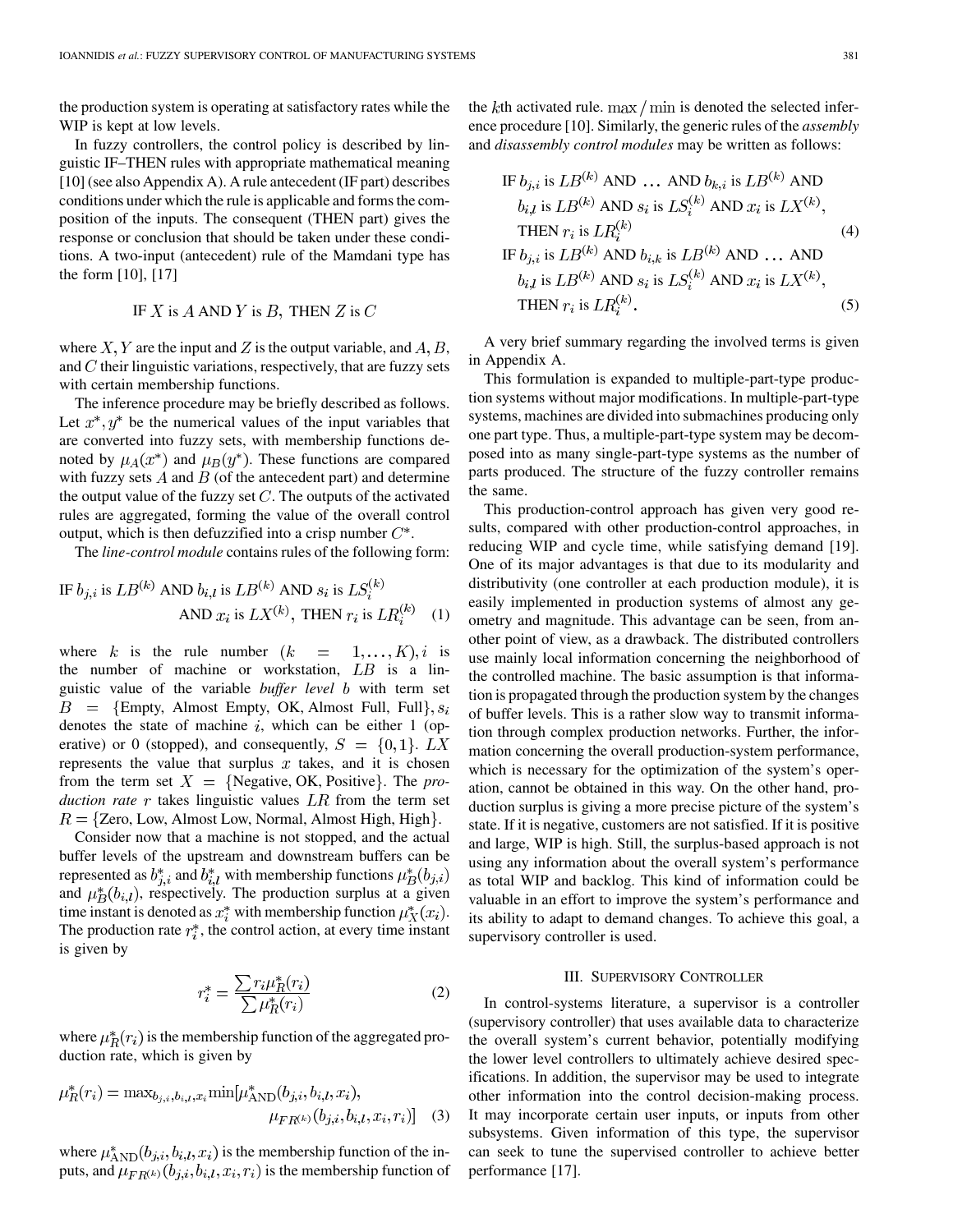

Fig. 2. Supervisory control architecture.

The supervisory controller in this paper is tuning the distributed fuzzy controllers in a way that some performance measures are improved without a dramatic change in the structure of the control architecture. The proposed control approach remains modular, since the production-control modules are not modified, but simply tuned by the additional supervisory controller. The proposed supervisory control architecture is shown in Fig. 2.

The input variables of the supervisor are:

- the mean surplus of the end product  $mx_e$ ;
- the error of the end-product surplus  $e_x$ , which is the difference between the end-product surplus  $x_e$  and the initial lower bound of surplus  $I_l$ ;
- the relative WIP error  $e_w$ , which is

$$
e_w = \frac{\text{WIP}(t) - \overline{\text{WIP}(t)}}{\overline{\text{WIP}(t)}}
$$
(6)

where  $WIP(t)$  is the mean WIP (including the end-product buffer level) of the production system until time  $t$ , interpreted and used as a target value. Relative WIP error  $e_w$  is used as a measure of WIP performance, since an analytical measure of the optimal mean WIP cannot be assessed. This is based on the assumption that WIP needed for the smooth operation of the production system is approximately equal to its mean value, and large deviations from it should be avoided.

The supervisory controller output variables are:

- the production surplus upper-bound correction factor  $u_c$ ;
- the surplus lower-bound correction factor  $l_c$ , where  $-1 \leq$  $l_c, u_c \leq 1.$

These correction factors express the percentage by which surplus bounds are altered. Production surplus is divided into three areas. If the surplus is lower than a lower surplus bound  $l<sub>b</sub>$ , then the machine is producing at maximum rate. If the surplus is above the upper bound  $u<sub>b</sub>$ , then production is stopped. When surplus is between lower and upper bound, the production rate is decided in relation with the adjacent buffer levels and machine state. The production surplus bounds are modified according to the following mechanism:

$$
u_b = I_u + u_c n_u + \min(x_e, 0)
$$
  
\n
$$
l_b = \min[(I_l + l_c n_l), u_b]
$$
 (7)

where  $I_u$  and  $I_l$  are the initial upper and lower surplus bounds, respectively, and  $n_u$ ,  $n_l$  are constants chosen in such a way that  $l_b$  will never exceed  $u_b$  when  $x_e$  is positive.

Adapting surplus bounds may improve the production system's performance, especially when some of its parameters are dynamically modified, as they would be in the case of time-dependent demand.

The first machine surplus  $x_1$  provides valuable information about the amount of material released in the production system. By controlling  $x_1$ , one may control material released in the system and, consequently, WIP. Thus,  $u<sub>b</sub>$  is, in fact, an upper bound of  $x_1$ . If N is the total amount of parts in process, then  $x_1 = N + x_e$ . When the end-product surplus  $x_e$  is negative, it is necessary to add it in the upper surplus bound  $u<sub>b</sub>$ , because  $x_1$  can then become very small, even negative. In that case,  $u_b$ without  $x_e$  added would not be an effective WIP control tool. The lower surplus bound  $l_b$  represents the desired level of  $x_e$ . If  $x_e$  is very high, in normal operation conditions, it is unlikely to fall under zero when a perturbation, as a machine failure or starvation, occurs, and thus, backlog is minimized. Unfortunately, this is achieved at the cost of increased WIP, so there must be a tradeoff between WIP and backlog. If  $x_e$  is far below zero, it is possible for  $u<sub>b</sub>$  to become smaller than  $l<sub>b</sub>$ ; in order to prevent that,  $l_b$  is chosen as the minimum of  $u_b$  and  $I_l + l_c n_l$ .

The rule base of the supervisory controller contains rules of the following form (see also Appendix B):

IF 
$$
mx_e
$$
 is  $LMX^{(k)}$  AND  $e_x$  is  $LE_x^{(k)}$  AND  $e_w$  is  $LE_w^{(k)}$ ,  
THEN  $u_c$  is  $LU_c^{(k)}$  AND  $l_c$  is  $LL_c^{(k)}$  (8)

where k is the rule number  $(k = 1, \ldots, K)$ , i is the number of machine or workstation;  $LMX$  is a linguistic value of the variable mean end-product surplus with term set  $MX =$ Negative Big, Negative Small, Zero, Positive Small, Positive Big $\}; e_x$  denotes the error of end-product surplus, which is the difference between surplus  $x_e$  and the lower bound of surplus; and the term set of the corresponding linguistic value is  $E_x = \{Negative, Zero, Positive\}$ .  $LE_w$  represents the relative deviation of WIP from its mean value, and it is chosen from the term set  $E_w = \{Negative, Zero, Positive\}.$ The upper surplus bound correction factor takes linguistic values  $LU_c$  from the term set  $U_c$  $\equiv$ {Negative, Negative Zero, Zero, Positive Zero, Positive}, and the lower surplus bound correction factor takes linguistic values  $LL_c$  from the term set  $L_c$  $\equiv$ Negative, Negative Zero, Zero, Positive Zero, Positive . The rule given in (8) is equivalent to the two rules

IF 
$$
mx_e
$$
 is  $LMX^{(k)}$  AND  $e_x$  is  $LE_x^{(k)}$  AND  
\n $e_w$  is  $LE_w^{(k)}$ , THEN  $u_c$  is  $LU_c^{(k)}$  (9)

IF 
$$
mx_e
$$
 is  $LMX^{(k)}$  AND  $e_x$  is  $LE_x^{(k)}$  AND  
\n $e_w$  is  $LE_w^{(k)}$ , THEN  $l_c$  is  $LL_c^{(k)}$ . (10)

This means that one may use two single-output fuzzy controllers to imitate the behavior of a single controller with the same two outputs. This is what is followed in the sequel. First, the case where the controller output is the upper surplus bound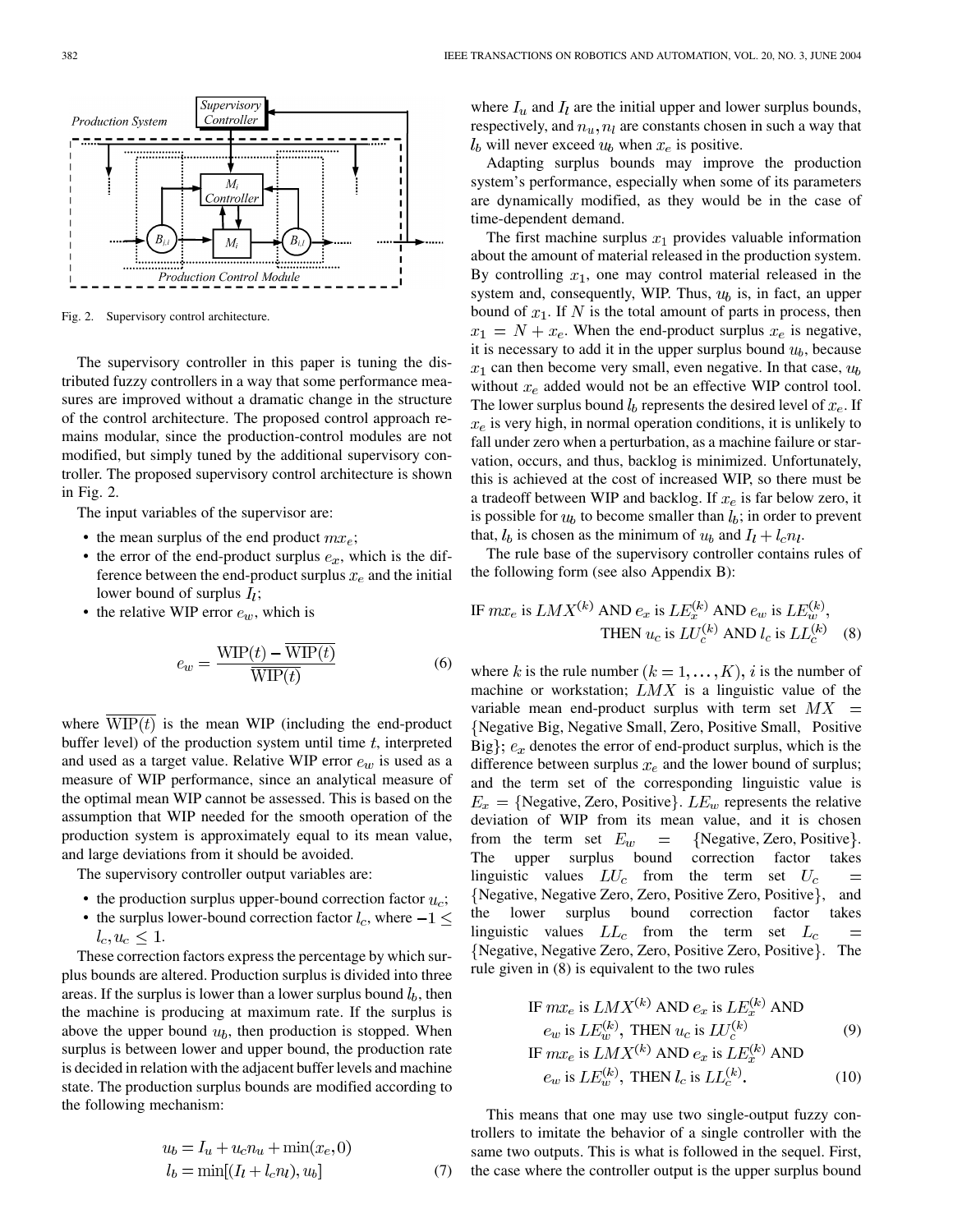

Fig. 3. Test Case 1 production line: multiple part types.



Fig. 4. Test Case 2 production network: single part type.

correction factor is examined. The mathematical meaning of the *k*th rule can be given as a fuzzy relation  $FR^{(k)}$  on  $MX \times E_x \times$  $E_w \times U_c$ , which in the membership function domain is

$$
\mu_{FR^{(k)}}(mx_e, e_x, e_w, u_c) = f_{\rightarrow} \left[ \mu_{LMX^{(k)}}(mx_e), \mu_{LE_x^{(k)}}(e_x), \mu_{LE_x^{(k)}}(e_w), \mu_{LU_c}(u_c) \right] \tag{11}
$$

where  $f_{\rightarrow}$  denotes the implication operator, which is the min operator for rules of the Mamdani type [\[10](#page-10-0)].

Consider now that the actual mean surplus of the end product can be represented as  $mx_e^*$ , the error of surplus as  $e_x^*$ , and the relative error of WIP as  $e_w^*$  with membership functions  $\mu_{MX}^*(mx_e), \mu_{E_x}^*(e_x)$  and  $\mu_{E_w}^*(e_w)$ , respectively. The membership function of the conjunction of the three inputs, for  $AND = min$ , is

$$
\mu_{\text{AND}}^*(mx_e, e_x, e_w) = \mu_{MEX}^*(mx_e) \wedge \mu_{E_x}^*(e_x) \wedge \mu_{E_w}^*(e_w). \tag{12}
$$

The upper bound correction factor  $u_c^*$ , e.g., the control action at every time instant, is given by

$$
u_c^* = \frac{\sum u_c \cdot \mu_{U_c}^*(u_c)}{\sum \mu_{U_c}^*(u_c)}\tag{13}
$$

where  $\mu_{U_s}^*(u_c)$  is the membership function of the aggregated upper bound correction factor, which is computed by applying the max/min composition on the outcome of  $(11)$  and  $(12)$ . That is

$$
\mu_{U_c}^*(u_c) = \max_{mx_c, e_x, e_w} \min[\mu_{\text{AND}}^*(mx_e, e_x, e_w),\mu_{FR^{(k)}}(mx_e, e_x, e_w, u_c)]. \quad (14)
$$

The fuzzy system representing the second output of the fuzzy controller is formulated similarly.

Since a multiple-part-type production system may be decomposed into single-part-type systems, as many supervisors as the number of part types may be used.

# IV. SIMULATION TESTING AND RESULTS

The proposed supervisory-control approach is tested and compared with the unsupervised/distributed production-control approach introduced in [\[19](#page-10-0)]. Three test cases are considered. A multiple-part-type production line and two production networks, as shown in Figs. 3–5. The assumptions made for all simulations are the following.

- Machines fail randomly with a failure rate  $p_i$ .
- Machines are repaired randomly with rate  $rr_i$ . Unlimited repair personnel is assumed. There is always somebody to start working on a failed machine.
- Time to failure and time to repair are exponentially distributed.
- Demand is stochastic with rate  $d_i$  and follows the Poisson distribution.
- All machines operate at known, but not necessarily equal rates.
- The initial buffers are infinite sources of raw material, and consequently, the initial machines are never starved.
- Buffers between adjacent machines  $M_i$ ,  $M_i$  have finite capacities.
- Set-up times or transportation times are negligible or are included in the processing times.

Each machine i performs  $k$  operations on the j part type. If the production network under consideration is a reentrant one, there may be more than one operation of the same part type performed ineachmachine. Each machine is "virtually" divided into as many submachines as the number of operations to be performed. Thus, submachine  $m_{i,j,k}$  represents the controller of machine  $M_i$  regulating the execution of operation  $k$  on parts of type  $j$ . Submachines are shown with dotted-line squares in the corresponding figures (Figs.3and5).Eachparttypeisdividedinto itemsaccordingtothe stageofprocess.Itemsrepresenttheoperationsperformedthrough the production network to the parts of a specific type. There is a buffer for every item of a part type, thus  $B_{jl}$  is the buffer of item  $l$  of part type  $j$ . Each submachine and the adjacent buffers form a production-control module, as described in a previous section. By this formulation, a multiple-part-type production network is decomposed into as many single-part-type networks as the number of part types produced.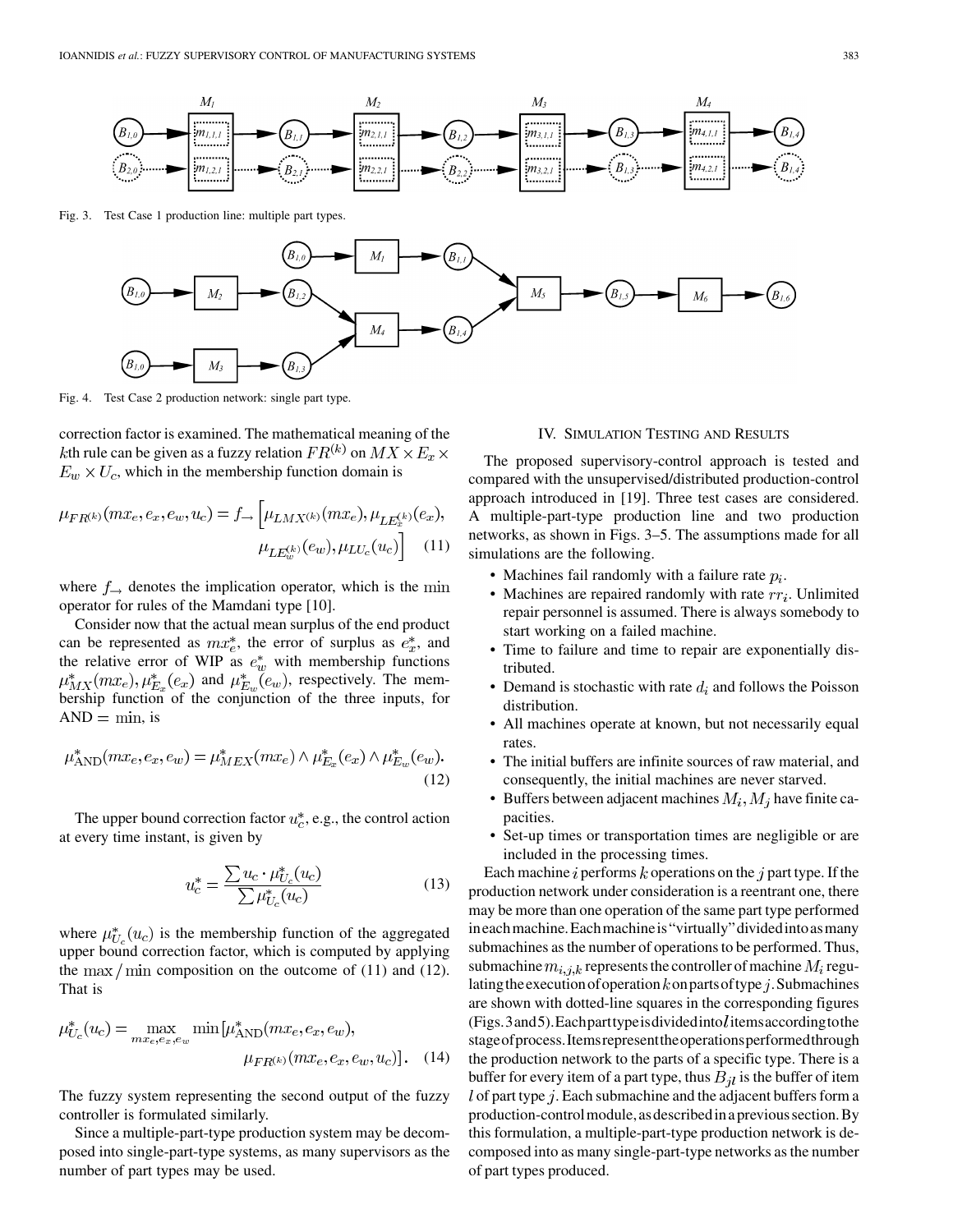

Fig. 5. Test Case 3 production network: multiple part types and reentrant flow.

A problem arising in multiple-part-type systems is the distribution of machine operating times to the different part types, and consequently, the decision of the production rate of every submachine. The production rate  $pr_{i,j,k}$  of submachine  $m_{i,j,k}$ is decided as follows:

$$
pr_{i,j,k} = \left[ A_{i,j,k} r_{i,j,k} + \left( 1 - \sum_{J} \sum_{K_j} A_{i,j,k} r_{i,j,k} \right) G_{i,j,k} \right] \frac{1}{\tau_{i,j,k}} \quad (15)
$$

where

- $\tau_{i,j,k}$  process time of operation k of part type j in machine  $M_i$ ;
- $r_{i,j,k}$  a number in [0, 1] representing the percentage of the maximum possible production rate of part's  $j$  operation  $k$  in machine  $i$ .
- $d_i$ mean demand rate of  $j$  part type until time  $t$ ;
- $J$ set of part types processed in machine  $M_i$ ;

 $K_i$ set of operations of part type  $j$  performed in  $M_i$ ;  $A_{i,j,k}$  is given by

$$
A_{i,j,k} = \frac{d_j \tau_{i,j,k}}{\sum_J \sum_{K_j} d_j \tau_{i,j,k}}
$$
(16)

 $G_{i,j,k}$  is given by

$$
G_{i,j,k} = \begin{cases} \frac{d_j \tau_{i,j,k} U_{i,j,k}}{\sum_J \sum_{K_j} d_j \tau_{i,j,k} U_{i,j,k}}, & \text{for } U_{i,j,k} = 1\\ 0, & \text{for } U_{i,j,k} = 0 \end{cases}
$$
(17)

 $U_{i,j,k}$  is given by

$$
U_{i,j,k} = \begin{cases} 1, & \text{for } r_{i,j,k} = 1 \\ 0, & \text{for } r_{i,j,k} < 1 \end{cases} \tag{18}
$$

where  $r_{i,j,k} \in [0,1]$ .

The machine's total operation time is distributed to individual operations according to a fixed fraction of production capacity, which is  $A_{i,j,k}$ . The percentage of time machine i should devote in order to meet demand  $d_j$  is equal to  $d_j \tau_{i,j,k}$ . The sum  $\Sigma d_i \tau_{i,j,k}$  gives the percentage of time machine  $M_i$  should be working in order to meet demand. This percentage should be less than or equal to the percentage of time  $M_i$  is working.

If  $r_{i,j,k} < 1$ , we get  $pr_{i,j,k}$  by multiplying  $A_{i,j,k}$  with the outcome of fuzzy controller  $r_{i,j,k}$ .

The remaining operating time of the machine  $i$ , if any, is distributed to the operations with the highest priority. The highest priority is given to the operations having fuzzy rate  $r_{i,j,k}$  equal to one. This means that the specific operation should be processed in the maximum feasible rate. Distribution of the remaining operating time is done with the use of  $G_{i,j,k}$ . This is a fraction similar to  $A_{i,j,k}$ . The difference between them is the index  $U_{i,j,k}$ , which identifies the operations with the highest priority.

The loading times for each machine are determined by a heuristic policy known as the staircase strategy [[11\]](#page-10-0). If the machine is available, load the part having the maximum positive difference between the integral of production rate and the actual cumulative production.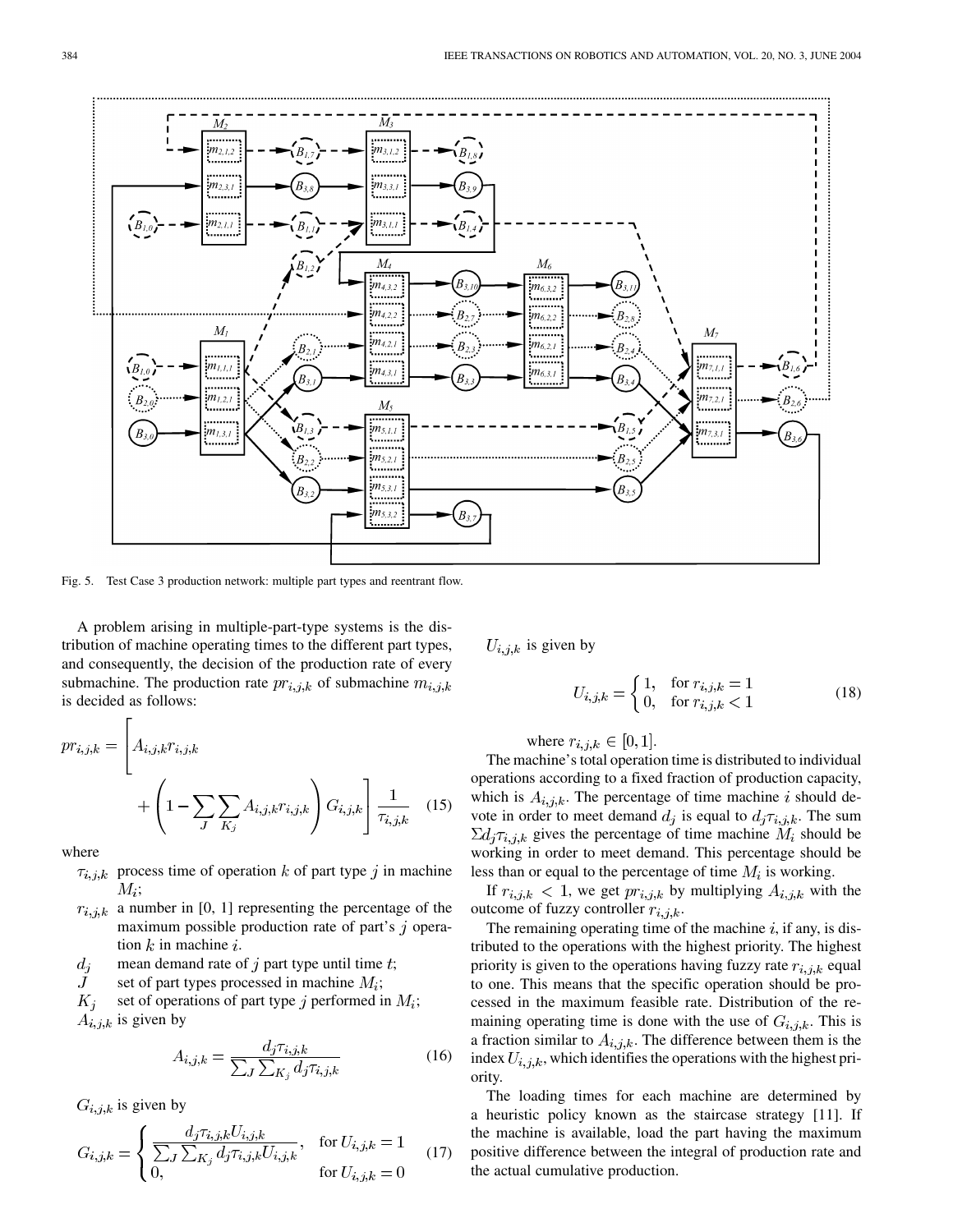

Fig. 6. Test Case 1: Cumulative production and demand.

MATLAB's Fuzzy Logic Toolbox [\[13](#page-10-0)] and Simulink have been the software tools for building and testing all simulations. The performance of the fuzzy supervisory-control approach is evaluated through a series of test cases. The supervised fuzzy control approach is compared with the distributed fuzzy approach, which has given very good results, compared with other production-control approaches [\[19](#page-10-0)].

#### *A. Test Case 1: Multiple-Part-Type Production Lines*

The developed fuzzy supervisory-control system is first tested for the case of a multiple-part production line, presented in Fig. 3. The production line under consideration consists of four machines producing two product types. The failure and repair rates are equal for all machines. The repair rates are  $rr_i = 0.5$ . The processing times are also equal for all machines and product types  $(\tau_{i,j,k} = 0.325, i = 1, \ldots, 4, j = 1, 2, k = 1).$ 

Fig. 6 presents the evolution of cumulative demand and production of part type 1 for the supervised-control scheme for 10  $(j = 1, \ldots, 10, d_i = 0, 2)$  and 30  $(j = 1, \ldots, 30, d_i = 0, 066)$ different product types. Results for the other part types are similar.

Comparative results for the WIP and backlog of part type 1 in relation to demand for various buffer capacities (BC) are shown in Fig. 7(a)–(b). Results for WIP and backlog of part type 1 in relation to demand for various failure rates are shown in Fig. 7(c)–(d). Results for the other part types are similar (and, thus, omitted).

#### *B. Test Case 2: Single-Part-Type Production Networks*

The second test case is the single-part production network presented in Fig. 4. The production system under consideration consists of six machines producing one part type. The failure and repair rates of all machines are equal. The repair rates are  $rr_i = 0.5$ . All assembly and disassembly factors are assumed equal to one. The processing times are  $\tau_{i,j,k} = 0.3$  (here  $i =$  $1, \ldots, 6, j = 1, k = 1$ ) equal for all machines. Comparative results for the WIP and backlog in relation to demand for various BC are shown in Fig. 8(a)–(b). Results for WIP and backlog in relation to demand for various failure rates are shown in Fig.  $8(c)$ –(d).



Fig. 7. Test Case 1. (a) WIP versus demand for various BC. (b) Backlog versus demand for various BC. (c) WIP versus demand for various failure rates (p). (d) Backlog versus demand for various p.

# *C. Test Case 3: Multiple-Part-Type Reentrant Production Networks*

The developed fuzzy supervisory control system is also tested for the case of a multiple-product reentrant production network presented in Fig. 5. The production system under consideration consists of seven machines and produces three product types.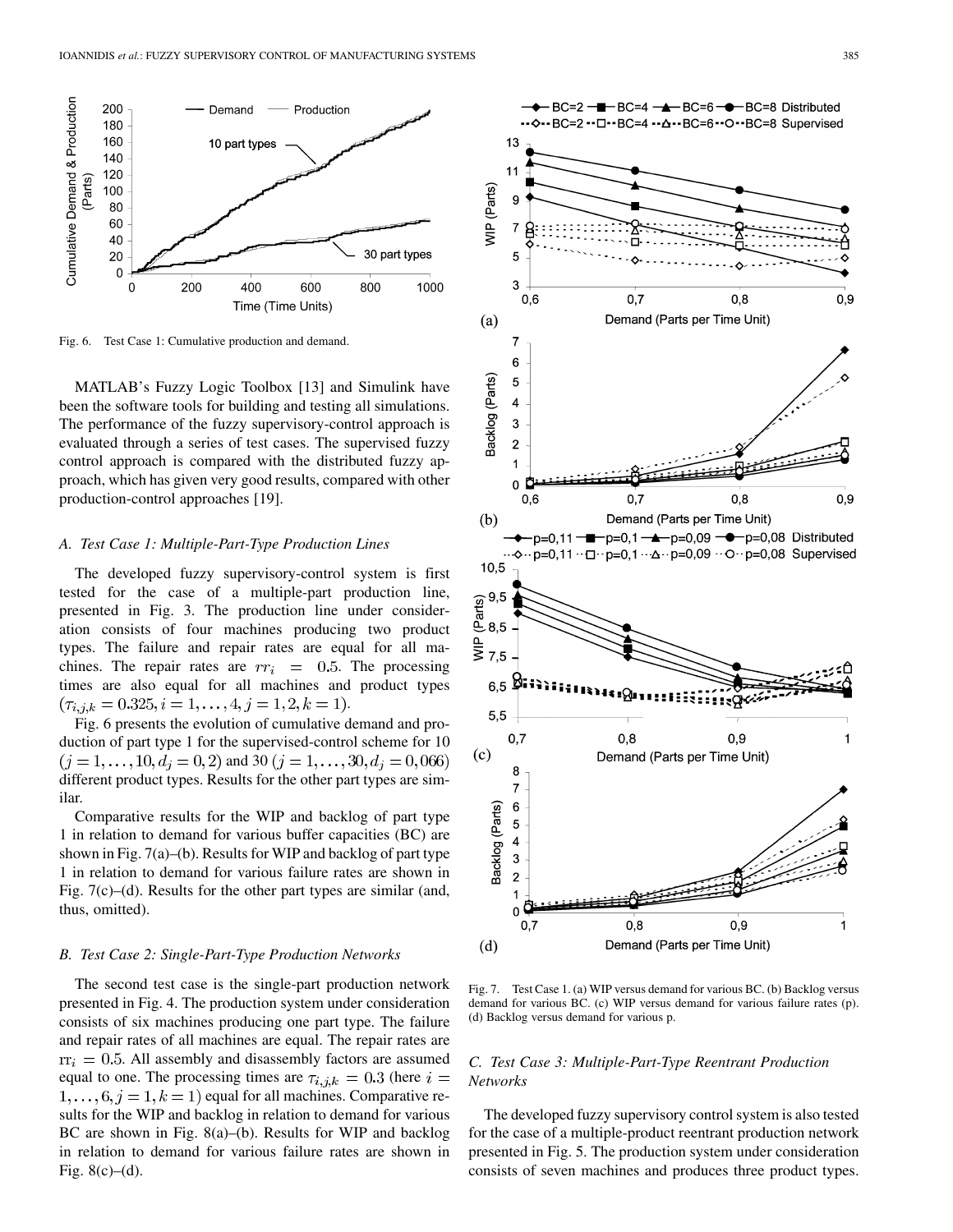-BC=2 - C=4 -A-BC=6 -O-BC=8 Distributed .. Q.. BC=2 .. 0.. BC=4 .. A.. BC=6 .. O.. BC=8 Supervised 23  $21$ 19 WIP (Parts)  $17$ 15 13  $11$ 9 7 5 0,75 1 1,25  $1,5$ Demand (Parts per Time Unit)  $(a)$ 40 35 30 Backlog (Parts) 25 20 15 10 5  $0<sub>D</sub>$ 0,75 1,25  $1,5$ Demand (Parts per Time Unit)  $(b)$ -p=0,11 - - p=0,1 - - p=0,09 - - p=0,08 Distributed  $\cdot$  p=0,11  $\cdot\cdot$  O  $\cdot\cdot$  p=0,1  $\cdot\cdot$   $\Delta$   $\cdot\cdot$  p=0,09  $\cdot\cdot$  O  $\cdot\cdot$  p=0,08 Supervised  $\cdot$   $\diamond$ 23 21 19 WIP (Parts) 17 15 13  $11$ 9 1,75 1,25  $1,5$ 1  $(c)$ Demand (Parts per Time Unit)  $14$  $12$ Backlog (Parts) 10  $\bf 8$ 6  $\overline{\mathbf{4}}$  $\overline{2}$  $1,25$  $1,5$ 1,75 Demand (Parts per Time Unit)  $(d)$ 

Fig. 8. Test Case 2. (a) WIP versus demand for various BC. (b) Backlog versus demand for various BC. (c) WIP versus demand for various failure rates (p). (d) Backlog versus demand for various p.

All intermediate BC are equal to  $BC_{j,l} = 10$ , and the endproduct buffers have capacities equal to 20. The failure and repair rates of all machines are  $p_i = 0.1$  and  $rr_i = 0.5$ , respectively (here  $i = 1, \ldots, 7, j = 1, 2$ ). All the assembly and disassembly factors are assumed equal to one. The machine processing times are shown in Table I.

Comparative results for the WIP, cycle time, and backlog in relation to demand are shown in Fig. 9(a)–(c).

#### *D. Production Cost Analysis*

To get a better picture of the significance of the results, a cost analysis is carried out. The production cost associated with the proposed control architecture consists of inventory and backlog costs. Inventory costs are due to the capital invested for the purchase of raw material and the added value from the parts processing. Thus, the cost of each unit of inventory per time unit, noted as  $c_I$ , should be different for each part item. It is assumed that inventory cost is independent from the stage of process. Further, it is assumed that WIP is not suitable for cost assessment, because the production system examined is an assembly/disassembly network, and thus, the various items of a part do not correspond to the same amount of raw material. To assess inventory cost, we need to use the number of i-type parts in system  $N_i$  which is the number of end parts that can be produced by the material in the system, or one may say, the number of parts released in the system. Thus, the mean production cost  $C$  is given by

$$
C = c_I N + c_b BL \tag{19}
$$

where  $c_I, c_b$  are the unit costs of inventory and backlog, respectively, and  $N$  is the mean number of parts in the system, which is the number of final products that will be produced by the material in the system. BL is the mean backlog.

The cost analysis results for part type 1 of the production network examined in Test Case 3 are presented in Fig. 10. The supervisory-control relative cost is presented, which is the supervisory-control cost  $C_s$ , divided by the distributed-control cost  $C_d$ , in relation to the inventory cost ratio, which is  $c_I/(c_I+c_b)$ . Cost analysis of other part types gives similar results.

# *E. Statistical Significance of Results*

Ten simulation runs of 10 000 time units each have been carried out. Table II presents the maximum relative errors of mean WIP estimates, with level of significance  $\alpha = 0.05$ , for each test case.

### *F. Discussion*

Based on the obtained results, the following observations are made.

The supervised approach achieves a substantial reduction of WIP when demand rate is low. As demand increases, the difference between the WIP of the two approaches is reduced, and finally, there is a small increase of WIP attained by the supervised approach when demand reaches system productivity [see Figs. 7(a) and (c), 8(a) and (c), and 9(b)].

These results are due to the fact that WIP and backlog are competitive measures of the production system's performance. In order to reduce backlog, one has to increase the system's throughput, and thus, increase WIP. The use of supervisory control achieves a clear improvement for the most important performance measures. When demand is very high, one may consider that service rate, and thus, backlog, is more important than WIP.

When demand can be easily satisfied and backlog is at low levels, a substantial reduction of WIP may be more important than a small increase in backlog.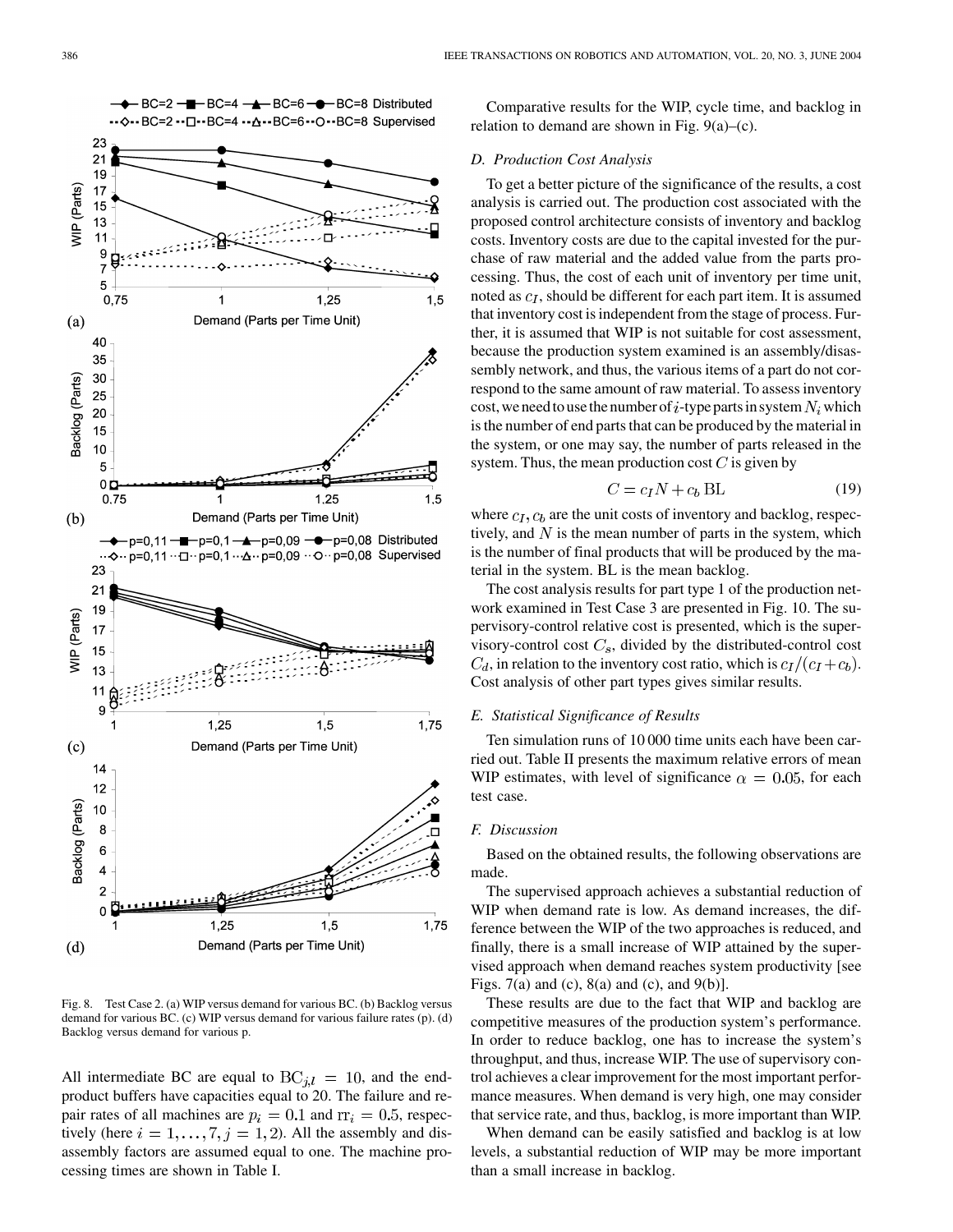TABLE I MACHINE PROCESSING TIMES

|           |           |     | Machine                  |                          |      |                          |      |                |
|-----------|-----------|-----|--------------------------|--------------------------|------|--------------------------|------|----------------|
| Part type | Operation |     | 2                        | 3                        | 4    |                          | 6    |                |
|           |           | 0.2 | 0.2                      | 0.2                      | ۰    | 0.15                     |      | 0.2            |
|           |           |     |                          |                          |      |                          |      |                |
|           |           | 0.2 | 0.2                      | 0.2                      | 0.15 | 0.15                     | 0.15 | 0.2            |
|           |           |     | $\overline{\phantom{a}}$ | $\overline{\phantom{a}}$ | 0.15 | $\overline{\phantom{a}}$ | 0.15 | $\blacksquare$ |
|           |           | 0.2 | 0.2                      | 0.2                      | 0.15 | 0.15                     | 0.15 | 0.2            |
|           |           |     |                          | -                        | 0.15 | 0.15                     | 0.15 |                |



Fig. 9. Test Case 3. (a) Backlog versus demand. (b) WIP versus demand. (c) Cycle time versus demand.

This may be seen more clearly in the results of the production cost analysis. Observing Fig. 9, for Test Case 3, when demand is low (less than one), the distributed approach gives better results only when the inventory cost ratio is very small. This means that the distributed approach gives a better cost only when the inventory unit cost  $c_I$  is much smaller than the backlog unit cost  $c_b$ . On the other hand, when demand is close to the system's



Fig. 10. Cost analysis for part type 1 of Test Case 3.

TABLE II MAXIMUM RELATIVE ERRORS OF MEAN WIP ESTIMATES

|             | Distributed $(\% )$ | Supervised $(\% )$ |
|-------------|---------------------|--------------------|
| Test Case 1 | 2.95                | 2.05               |
| Test Case 2 | 1.8                 | 1.25               |
| Test Case 3 |                     | 2.45               |

capacity (demand is equal to 1.1), the supervised approach gives lower cost when  $c_I$  is smaller than  $c_h$ .

Another important observation is that the supervised-control approach is not affected by changes of important system parameters, such as BC and failure rates. In Test Cases 1 and 2, we perturbed the production system configuration by changing BC and failure rates (see Figs. 7 and 8). In all cases, the supervised approach reduced WIP when demand was low and increased backlog when demand was high. This is due to the fact that a change in BC and/or in failure rates results in a change of system productivity.

Even when the number of part types produced is high, the production-control scheme can satisfy the demand, as one may observe in Fig. 6.

In Table II, one may see that the supervised approach always gives smaller relative error in the estimation of WIP than the distributed approach. This indicates that the supervised approach reduces the variation of important system measures. This behavior was expected, since the goals of the supervisory controller are to keep the mean end-product surplus close to zero and WIP close to its mean value.

The performance improvement described above is not achieved at the cost of a significant increase in control-system complexity. The control approach remains modular and distributive. As we have mentioned before, we need as many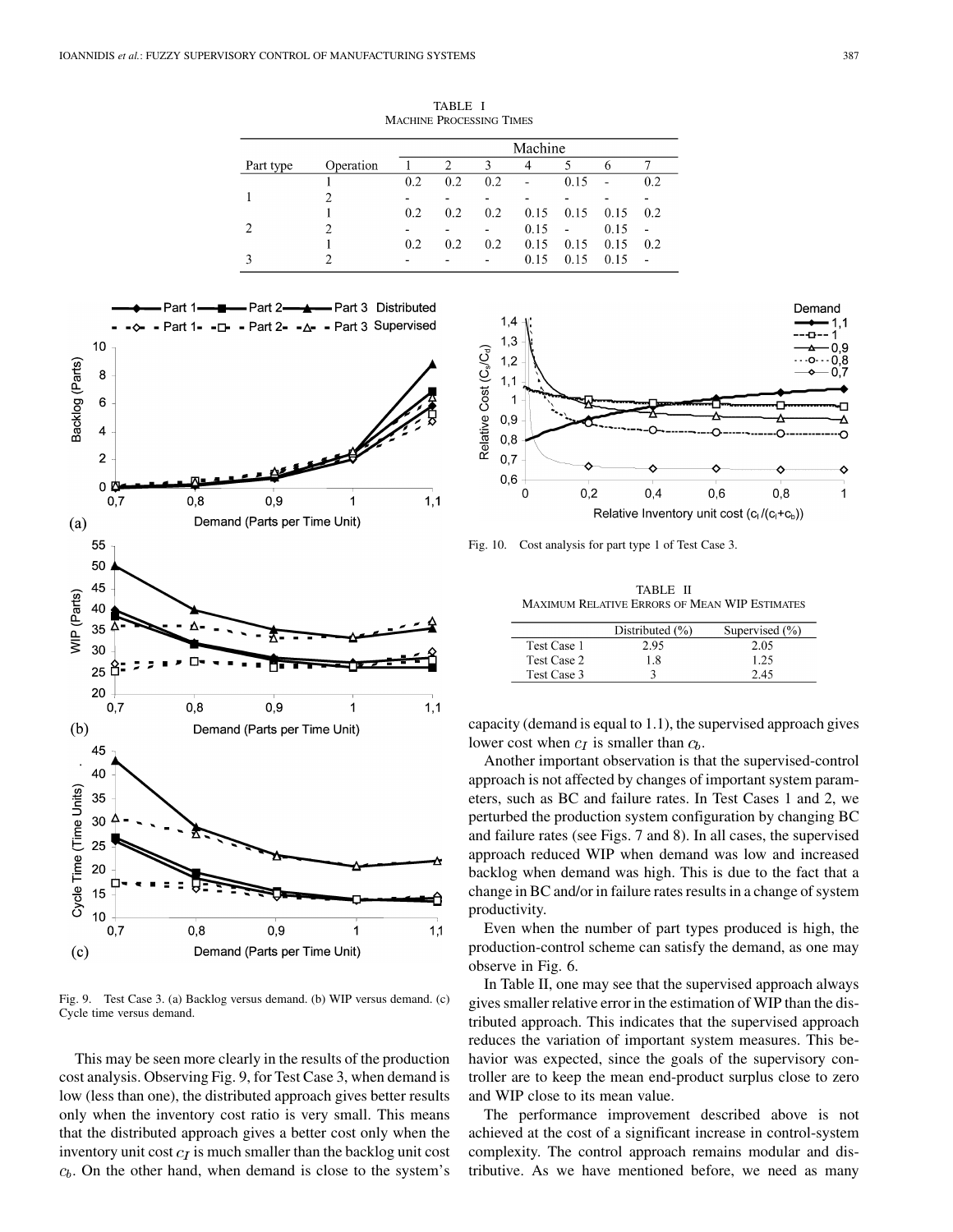supervisory controllers as the number of parts produced by the production system. In the production network of Test Case 3, for example, we need only three extra supervisory controllers. Insignificant increase of system's computational complexity is also demonstrated by the small difference in time needed to simulate the operation of the examined production network in a PC. It took about 22 hours to simulate the supervised production network of Test Case 3, for 10 000 time units on a Pentium III PC operating at 600 MHz, while the simulation of the unsupervised system required approximately 20 hours on the same machine. All experiments have been carried out using MATLAB's Simulink.

### V. CONCLUSION

A supervisory fuzzy control approach which is used to tune a distributed fuzzy control architecture (presented in previous work) has been presented. Tuning of the distributed fuzzy controllers is made in a way that performance measures which are more important in every case are improved. More specifically, WIP and cycle times are substantially reduced, while backlog is kept to low levels, when demand is low. On the other hand, when demand is close to the system's capacity, backlog is reduced without a dramatic increase of WIP. Simulation results for a series of production systems with stochastic demand have shown noticeable improvement of performance and production-related costs, in most cases. These results are achieved while modularity and distributivity of the control architecture is maintained.

In the future, it would be very interesting to consider the case of time-varying demand and to include production costs due to WIP and backlog in the supervisory-control scheme in an effort to minimize them. Another interesting extension would be the integration of the proposed approach with a design mechanism, in order to optimize the selection of important system parameters which are now selected by tuning and seeking further improvement of the supervisor's performance. Some of these parameters could be BC and initial surplus bounds. This could be done with the use of reinforcement-learning control methods.

#### APPENDIX A

Let  $X$  be a collection of objects, called the universal set, whose elements are denoted by x. Then, a fuzzy set A in X is defined as

$$
A = \{(x, \mu_A(x))\}, \quad x \in X, \quad \mu_A(x) \in [0, 1]
$$

where  $\mu_A(x)$  is the membership function of x in A. The membership function denotes the degree to which  $x$  belongs in  $A$ . The closer the value of  $\mu_A(x)$  is to one, the more x belongs to  $A$ . Membership functions are not unique, as different people might define various membership functions for the same fuzzy set.

A fuzzy *conditional statement*, or a fuzzy IF-THEN rule, is an expression of the type "IF  $x$  is  $A$  THEN  $y$  is  $B$ ," denoted  $A \rightarrow B$ , where A and B are values of the linguistic variables  $x$  and  $y$ . A linguistic variable is mainly characterized by: 1) its linguistic values (or linguistic variations); 2) the physical domain over which the variables, e.g.,  $x, y$ , take their quantitative values; and 3) the membership function of the linguistic values,

TABLE III RULEBASE OF FUZZY SUPERVISORY CONTROLLER

| Rule           | Inputs                           |                   | Outputs                      |               |               |
|----------------|----------------------------------|-------------------|------------------------------|---------------|---------------|
|                | LMX                              | $LE_x$            | $LE_{\scriptscriptstyle{w}}$ | $LU_c$        | $LL_c$        |
| 1              | Negative Big                     | Any               | Any                          | Positive      | Positive      |
| $\overline{c}$ | Negative Small Negative Negative |                   |                              | Zero          | Positive      |
| 3              | Negative Small Negative Zero     |                   |                              | Positive Zero | Positive      |
| 4              | Negative Small Negative Positive |                   |                              | Negative Zero | Positive      |
| 5              | Negative Small Zero              |                   | Negative Zero                |               | Positive Zero |
| 6              | Negative Small Zero              |                   | Zero                         | Zero          | Positive Zero |
| 7              | Negative Small Zero              |                   | Positive                     | Negative Zero | Positive Zero |
| 8              | Negative Small Positive          |                   | Negative                     | Zero          | Positive Zero |
| 9              | Negative Small Positive          |                   | Zero                         | Zero          | Positive Zero |
| 10             | Negative Small Positive          |                   | Positive                     | Negative Zero | Positive Zero |
| 11             | Zero                             | Negative          | Negative                     | Zero          | Zero          |
| 12             | Zero                             | Negative Zero     |                              | Zero          | Zero          |
| 13             | Zero                             | Negative Positive |                              | Negative      | Zero          |
| 14             | Zero                             | Zero              | Negative                     | Zero          | Zero          |
| 15             | Zero                             | Zero              | Zero                         | Zero          | Zero          |
| 16             | Zero                             | Zero              | Positive                     | Negative      | Zero          |
| 17             | Zero                             | Positive          | Negative                     | Negative Zero | Negative Zero |
| 18             | Zero                             | Positive          | Zero                         | Negative Zero | Negative Zero |
| 19             | Zero                             | Positive          | Positive                     | Negative      | Negative Zero |
| 20             | <b>Positive Small</b>            |                   | Negative Negative            | Zero          | Negative Zero |
| 21             | Positive Small                   | Negative          | Zero                         | Zero          | Negative Zero |
| 22             | Positive Small                   | Negative Positive |                              | Negative      | Negative Zero |
| 23             | Positive Small                   | Zero              | Negative                     | Negative Zero | Negative Zero |
| 24             | Positive Small                   | Zero              | Zero                         | Negative Zero | Negative Zero |
| 25             | Positive Small                   | Zero              | Positive                     | Negative      | Negative Zero |
| 26             | <b>Positive Small</b>            | Positive          | Negative                     | Negative Zero | Negative      |
| 27             | Positive Small                   | Positive          | Zero                         | Negative Zero | Negative      |
| 28             | Positive Small                   | Positive          | Positive                     | Negative      | Negative      |
| 29             | Positive Big                     | Any               | Any                          | Negative      | Negative      |

e.g.,  $\mu_A(x)$ ,  $\mu_B(y)$ . For example, *buffer level* can be regarded as a linguistic variable taking linguistic values such as *low, about low, average, high*, and so on. The physical domain of the variable buffer level is the set  $\{0, 1, \ldots, BC\}$ , where BC denotes buffer capacity. Thus,  $\mu_{\text{average}}(x)$  is the degree to which the level  $x$  of buffer belongs to the linguistic value (fuzzy set) average.

*Fuzzy* or *approximate reasoning* is an inference procedure that derives conclusions from a set of fuzzy IF-THEN rules and known facts (observations). Let  $A, A^*$  be fuzzy sets on  $X$  and  $B, B^*$  fuzzy sets on Y. The concept of fuzzy inference is illustrated as follows:

| Premise 1 (Fact): | x is $A^*$                               | (Observation) |
|-------------------|------------------------------------------|---------------|
|                   | Premise 2 (Rule): IF x is A, THEN y is B | (Rule)        |
| Consequence:      | $u$ is $B^*$                             | (Conclusion)  |

The conclusion  $B^*$  induced by the observation "x is  $A^*$ ," and the fuzzy rule  $A \rightarrow B$  is defined by

$$
B^* = A^* \circ (A \to B)
$$

where " $\degree$ " is the max – min composition, which in the membership function domain is

$$
\mu_{B*}(y) = \max_{x} \min[\mu_{A*}(x), \mu_{A \to B}(x, y)]
$$

$$
= \sqrt{[\mu_{A*}(x) \land \mu_{A \to B}(x, y)]}
$$

 $\mu$ 

with  $\mu_{B*}(y)$  the membership function of  $B^*$ ,  $\mu_{A*}(x)$  the membership function of  $A^*$ ,  $\mu_{A\to B}(x_i, y_i)$  the membership function of the rule  $A \rightarrow B$ , and  $\vee, \wedge$  denote maximum and minimum, respectively.

For details on fuzzy control, the reader is referred to [[10\]](#page-10-0) and [[17\]](#page-10-0).